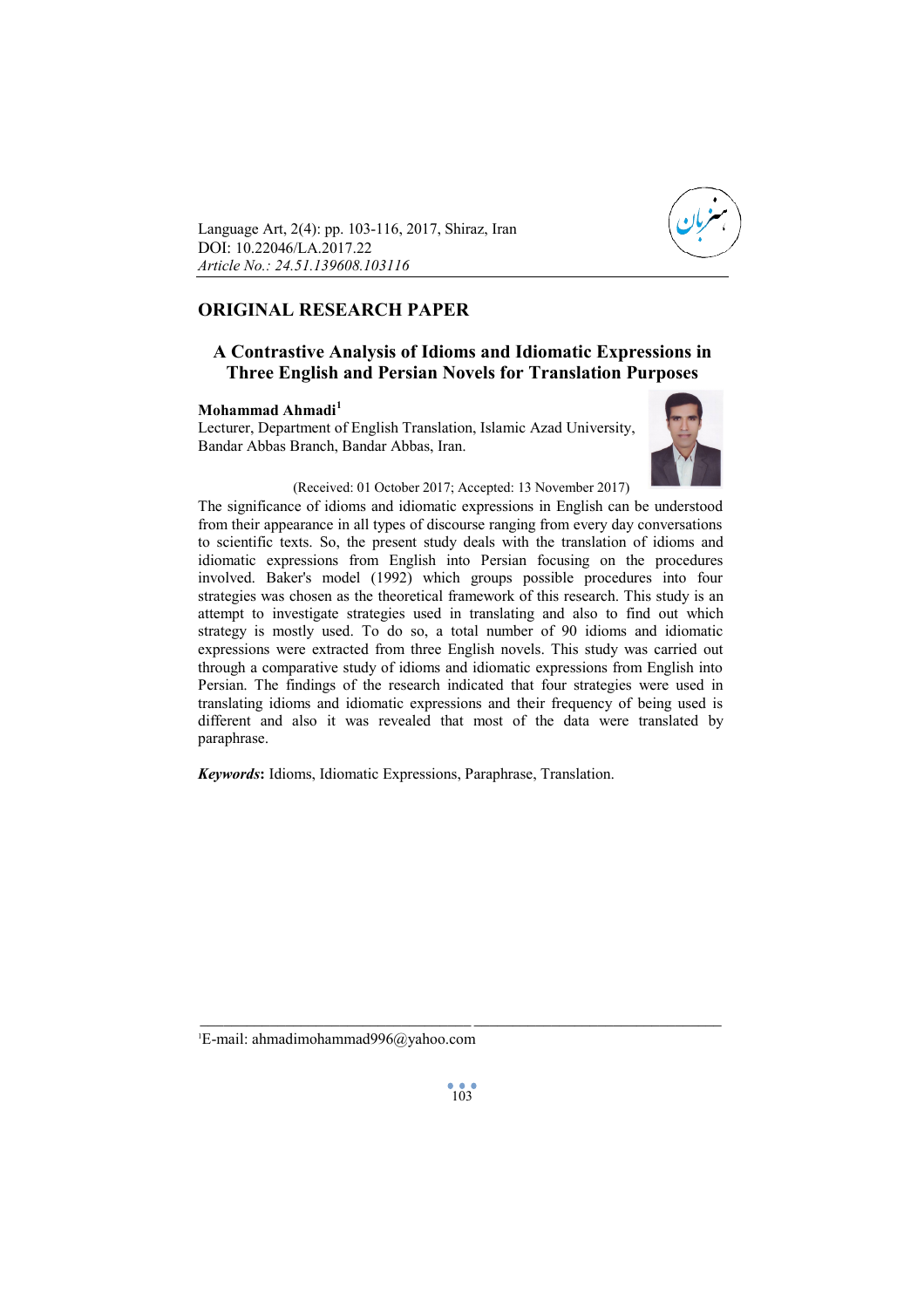#### **Introduction**

Translation has become an activity of enormous importance in recent decades. We live in an internationalized world where a great number of individuals are in continuous contact with foreign cultures and languages both in their professional lives and in informal contexts usually via mass media. The more internationalized the world becomes; the greater the importance of translation grows. Translation helps us to overcome cultural and linguistic boundaries and enables communication between different cultures. Thus, translation is an important issue in today's world.

Since translation has become important at both national and global level, it is a subject worth a closer study and scrutiny. Obviously, there is a wide range of topics which could be studied in terms of translational aspects. The present study focuses on the translation of idioms and idiomatic expressions.

Idioms are important and natural part of all languages and are prominent parts of our daily speech. Idioms are normal part of our language use and we rarely notice how vastly we use them in our everyday speaking and writing. As there are so many idioms in all languages, these language-fixed expressions are worth studying.

Idioms are considered as one of the hardest and most interesting parts of English vocabulary. But, they are considered as one of the most peculiar parts of the language; on the other hand, they are difficult because of their unpredictable meanings. Moreover, idioms are culture-bound and this may cause great problems for translators. Therefore, in order to transfer a source language idiom into the target language, translators must choose the most appropriate strategy. It is notable that the examination and evaluation of strategies applied in translating idioms and idiomatic expressions are very useful for translators.

In addressing idioms and idiomatic expressions, it is notable that as idioms are part of culture, people may not understand the meaning of an idiom because its meaning cannot be determined by knowing the meaning of the words that form it, and some translators are not familiar with methods and strategies of translating idioms and idiomatic expressions. Therefore, they delete some linguistic elements. Consequently, it is necessary to do a research in this area of translation.

It seems that idioms and idiomatic expressions are one of the main components of the literary texts and finding target language equivalent for them is of great importance. Thus, choosing a wrong strategy may hinder communication. Therefore, it seems necessary to study translation strategies which have been used in translating idioms and idiomatic expressions from English into Persian. Idioms are regarded as one of the most important elements in every language and culture. Investigating and studying the strategies used by translators in translation of novels can be a method to find weak points and problems that translators deal with in the process of translating these items.

With regard to the significance of idioms, Ghaffari (2001) mentions that without using idioms, languages become harsh, because words are like the skeleton of the language and idioms are like its soul. Therefore, wrong translation of idioms may damage the soul of the language.

Since idioms are culture-specific, translating them is an important and interesting area of study. As each language has its own way of expressing certain things,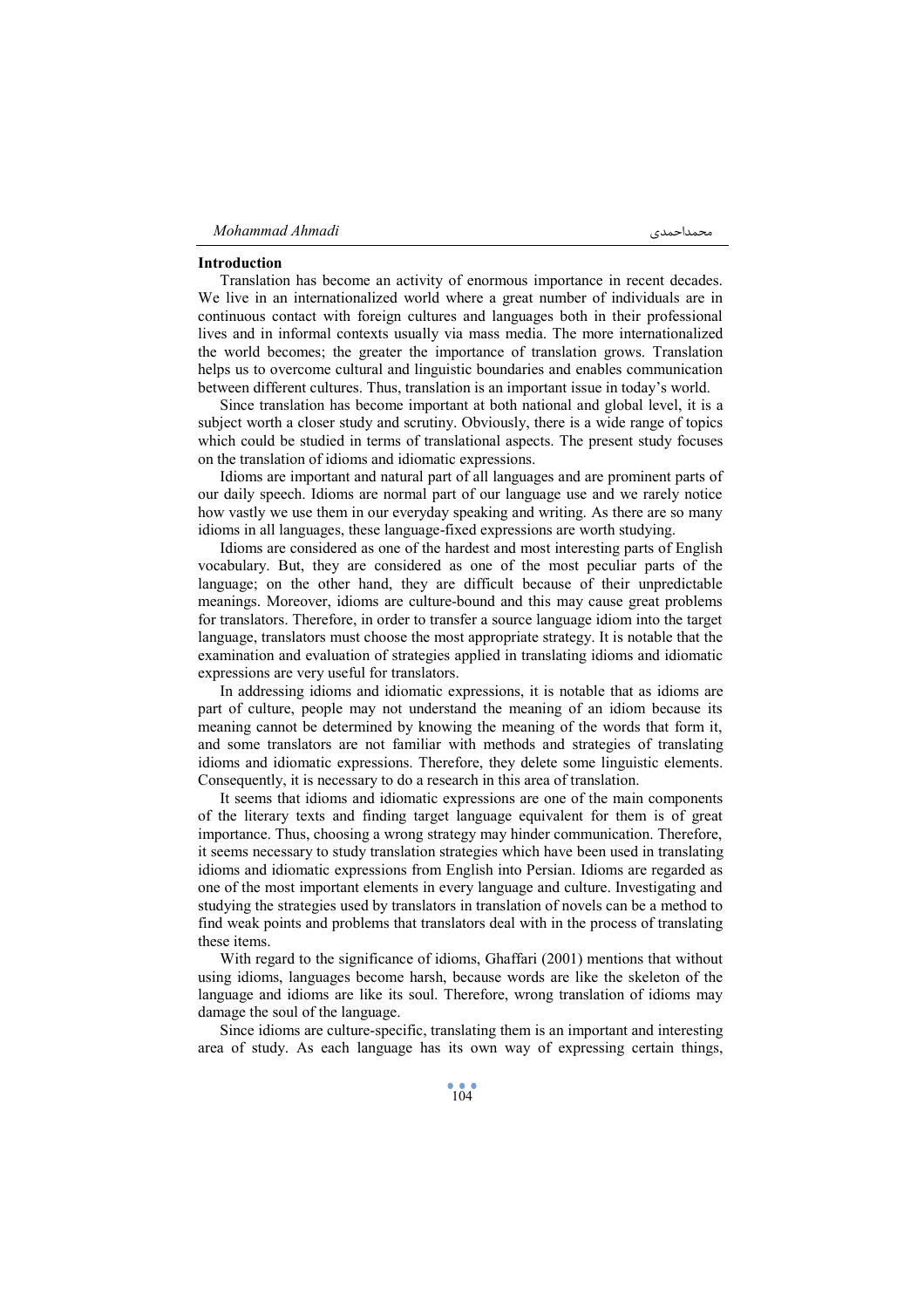corresponding idioms and idiomatic expressions may not be found in another language. As this study is on translating idioms, it is appropriate to define them. Weinreich (1969, 42) defines an idiom as "a phraseological unit that involves at least two polysemous constituents, and in which there is a reciprocal contextual selection of sub-senses".

In all languages, there are a great number of expressions whose meaning cannot be inferred from the individual words of the phrase. An expression in one language may not exist in some other languages or the language may have a very different expression to convey the same meaning. That is why translation of idioms may sometimes be problematic.

Due to the language-specific nature of idioms, their translation sometimes can be somewhat challenging. Idioms must be recognized, understood and analyzed before appropriate translation methods can be considered. One must, first of all, be able to spot idioms from a text. It is very important that a translator recognizes an idiom when she/he encounters it. The ability to identify idioms is of great importance and their meaning should never be understood literally. Concerning the identification of idioms, Larson (1984, 143) states that "the first step in the translation of idioms is to be absolutely certain of the meaning of the source language idiom". Therefore, the most important issue in translating idioms is the ability to distinguish the difference between the literal meaning and the real meaning of the expression.

The English language is richer in idioms and idiomatic expressions than Persian. That is why it is a simplistic view to assume that English idioms and idiomatic expressions have the same form and meaning in Persian. Thus, it is necessary to study how translators translate them in the literary texts from English into Persian. Sometimes, they translate idioms literally. This may be due to the fact that either a translator is an amateur and not familiar with idioms and idiomatic expressions, or they do not have enough capabilities in their mother tongue to express them. Therefore, they delete some linguistic elements. Consequently, translating idioms is one of the most difficult tasks for translators. It is noteworthy that the evaluation of strategies applied in translating idioms and idiomatic expressions is very useful for translators.

Since understanding the meaning of an idiom cannot be determined by knowing the meaning of the words that form it, this study is to investigate the strategies which have been used by translators in translating idioms and idiomatic expressions in novels, in general, but particularly, in three English novels of *Animal Farm, Lord of the Flies* and *the Old Man and the Sea.* Baker's (1992) model of translating idioms and idiomatic expressions has been used as the theoretical framework and at the end of the research, it will be clear that whether it is applicable or not.

Considering that idioms and idiomatic expressions are problematic items for translation, this study seeks to answer the following questions:

1. What strategies are used in translating idioms and idiomatic expressions from English into Persian in *Animal Farm, Lord of the Flies* and *the Old Man and the Sea*?

2. Which strategy is mostly used in translating idioms and idiomatic expressions from English into Persian in *Animal Farm, Lord of the Flies* and *the Old Man and the Sea*?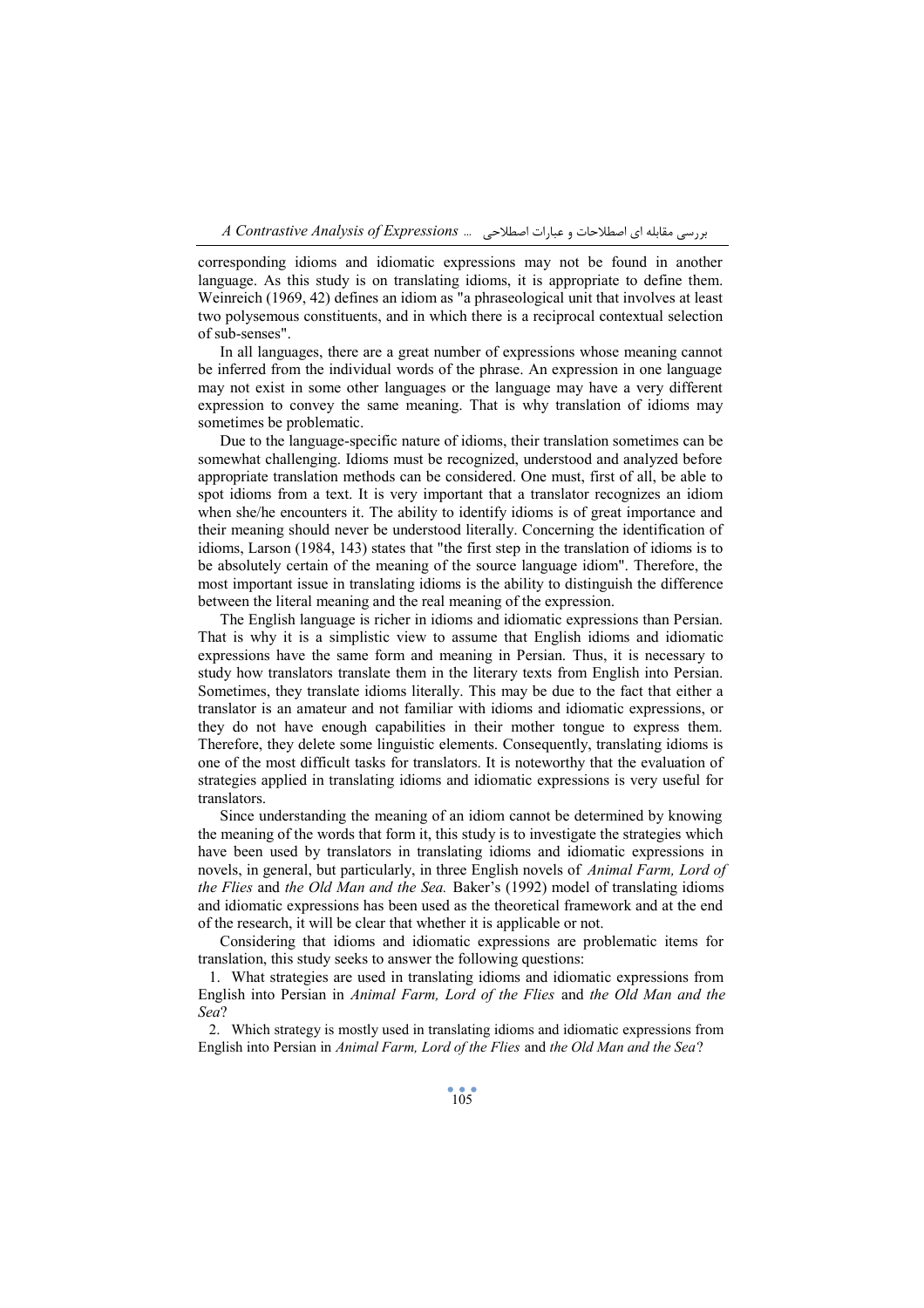### **Literature Review**

*Idioms* 

 Idioms are generally defined as language-specific expressions which usually carry a non-literal meaning that can be very different from the literal meaning of the expression. Idiomatic expressions are common in all languages and are used widely in all types of communication in written as well as in spoken interactions, in formal and informal contexts. Idioms are colorful and lively expressions which are usually unique and specific in any language. The fact that there are so many idioms in all languages makes them an important part of our everyday language use and an interesting area of study.

 Why are idioms important and worth studying? Because idioms are common part of normal everyday language use. They are also fascinating parts of the language. As Fernando (1996, 25) states "idioms not only ensure that our communication is coherent and cohesive, but they also produce discourse that is socially acceptable as well as precise, lively and interesting". Furthermore, it is commonly agreed that a native-like command of a language demands familiarity with idiomatic expressions and the ability to use them fluently and appropriately.

*Definitions of Idiom* 

 The term 'idiom' is generally used in a variety of different senses. According to Cacciari (1993, 27), this is due to the fact that idioms are somewhat difficult to define. Hence, there is some disagreement over what kind of expressions should be counted as idioms.

 Fernando's (1996, 38) definition of an idiom is threefold. Firstly, she states that idioms are conventionalized multi-word expressions. Secondly, they are almost always non-literal. Thirdly, idioms are indivisible units whose components cannot be varied or varied only within definable limits. Conventionality, non-literalness and invariability are therefore the cornerstones of Fernando's (1996) definition of an idiom.

 Bolinger (1975, 100) describes idioms as a group of words with set meanings that cannot be calculated by adding up the separate meanings of the parts. Alexander (1978, 98) gives a practical definition for idiomatic expressions. In his view, they are multi-word units which have to be learned as a whole, along with associated sociolinguistic cultural and pragmatic rules of use. Besides, Baghinipour (2005) defines an idiom as a multi-word construction; it is a semantic unit whose meaning cannot be usually deduced from the meanings of its constituents, and has a more or less non-productive syntactic structure.

*Theories on Translating Idioms* 

In general, translation theorists recognize three different translation strategies for idioms:

1. Translating an idiom with a non-idiom;

2. Translating an idiom with an idiom;

3. Translating an idiom literally.

Nida and Taber (1969, 106) exclude literal translation strategy and suggest three translation strategies for idioms:

1. Translating idioms with non-idioms;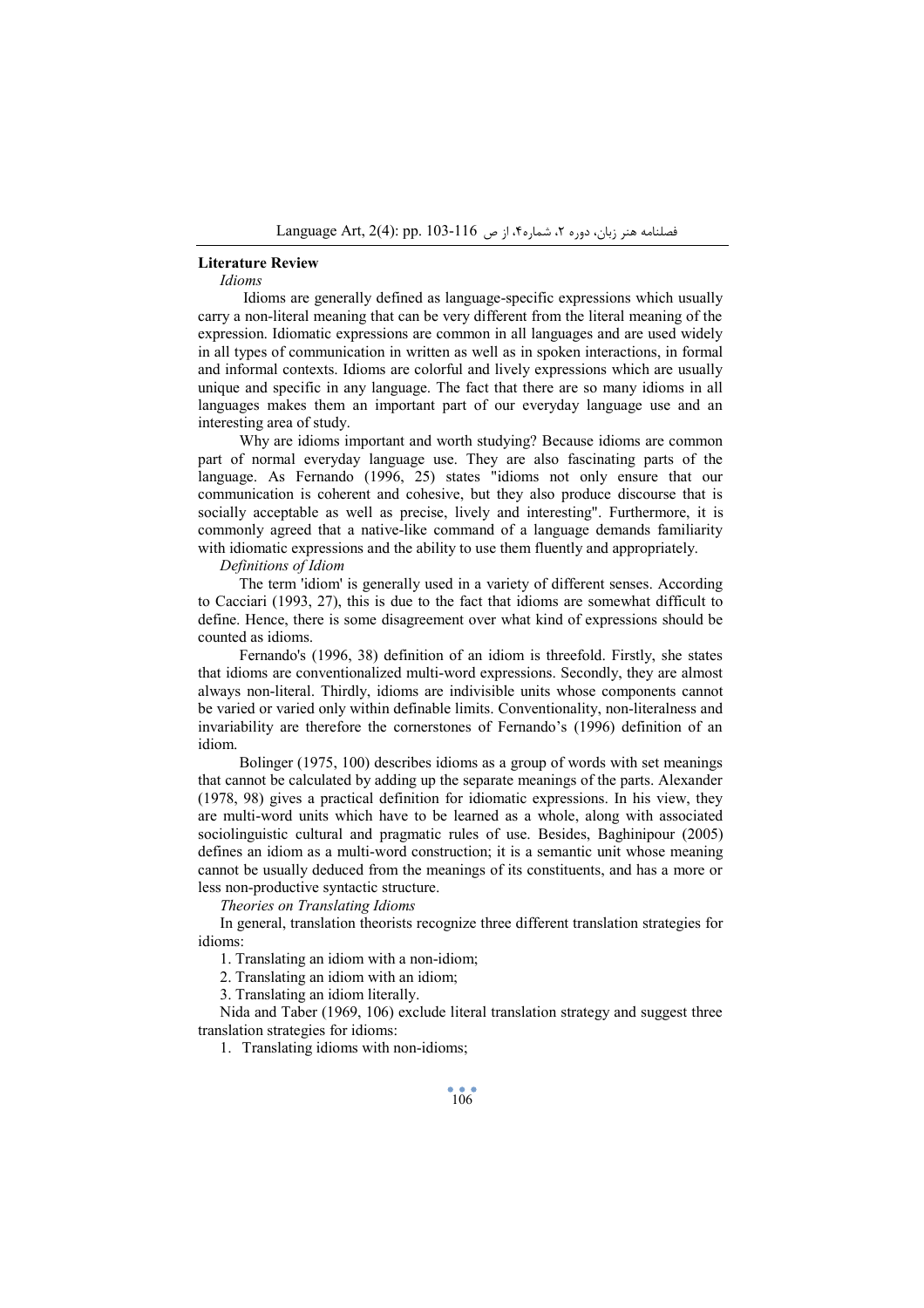3. Translating non-idioms with idioms.

They claim that most frequently source language idioms can only be translated with target language non-idioms, and also admit that sometimes it is possible to match a source language idiom by an equivalent target language idiom (Nida and Taber 1969, 108).

The most recommended translation strategy for idioms is translating them with a natural target language idiom which has the same meaning as the original source language. Bassnett (1980, 24) suggests that:

*"Idioms should be translated on the basis of the function of the phrase. The source language idiom should be replaced by a target language idiom that has the same meaning and function in the target language culture as the target language idiom has in the source language culture."* 

Newmark (1981) proposes another challenge for the translation of idioms. According to him, the original source language idiom and its translation should be equally frequent in the two languages (Newmark 1981, 8). He also states that the benefits of the strategy of *matching an idiom by an idiom* are related to the stylistic balance between the source and the target language texts. By translating source language idioms with corresponding target language idioms, the style and manner of expression of the source text can be conveyed to the target language text. Therefore, the translator should make every effort to find a corresponding target language idiom for a source language idiom. If there is none available, the idiom should be translated with a normal, non-idiomatic expression which conveys the same meaning.

Baker (1992), in her book *In other words*, offers the following as the strategies for translating idioms and idiomatic expressions:

1. Using an idiom of similar meaning and form: regarding this strategy, she states that this strategy involves using an idiom in the target language and it conveys roughly the same meaning as that of the source-language idiom and consists of equivalent lexical items (Baker 1992, 72).

2. Using an idiom of similar meaning but different form: concerning this strategy, she mentions that it is often possible to find an idiom or fixed expression in the target language which has a meaning similar to that of the source language idioms or idiomatic expressions, but consists of different lexical items (Baker 1992, 72).

3. Translation by paraphrase: as sometimes it is impossible to find the right equivalent or any idiom in the target language. Therefore, a translator can use translation by paraphrase. Using this kind of strategy, a translator transfers the meaning of an idiom using a single word or a group of words which roughly corresponds to the meaning of idiom but it is not an idiom itself. However, the use of this strategy involves certain disadvantages of losing quality and stylistic flavor. Newmark (1988, 109) states that "while using this strategy not only components of sense will be missing or added, but the emotive or pragmatic impact will be reduced or lost". According to Baker (1992, 74), when it is not possible for the translator to

<sup>2.</sup> Translating idioms with idioms;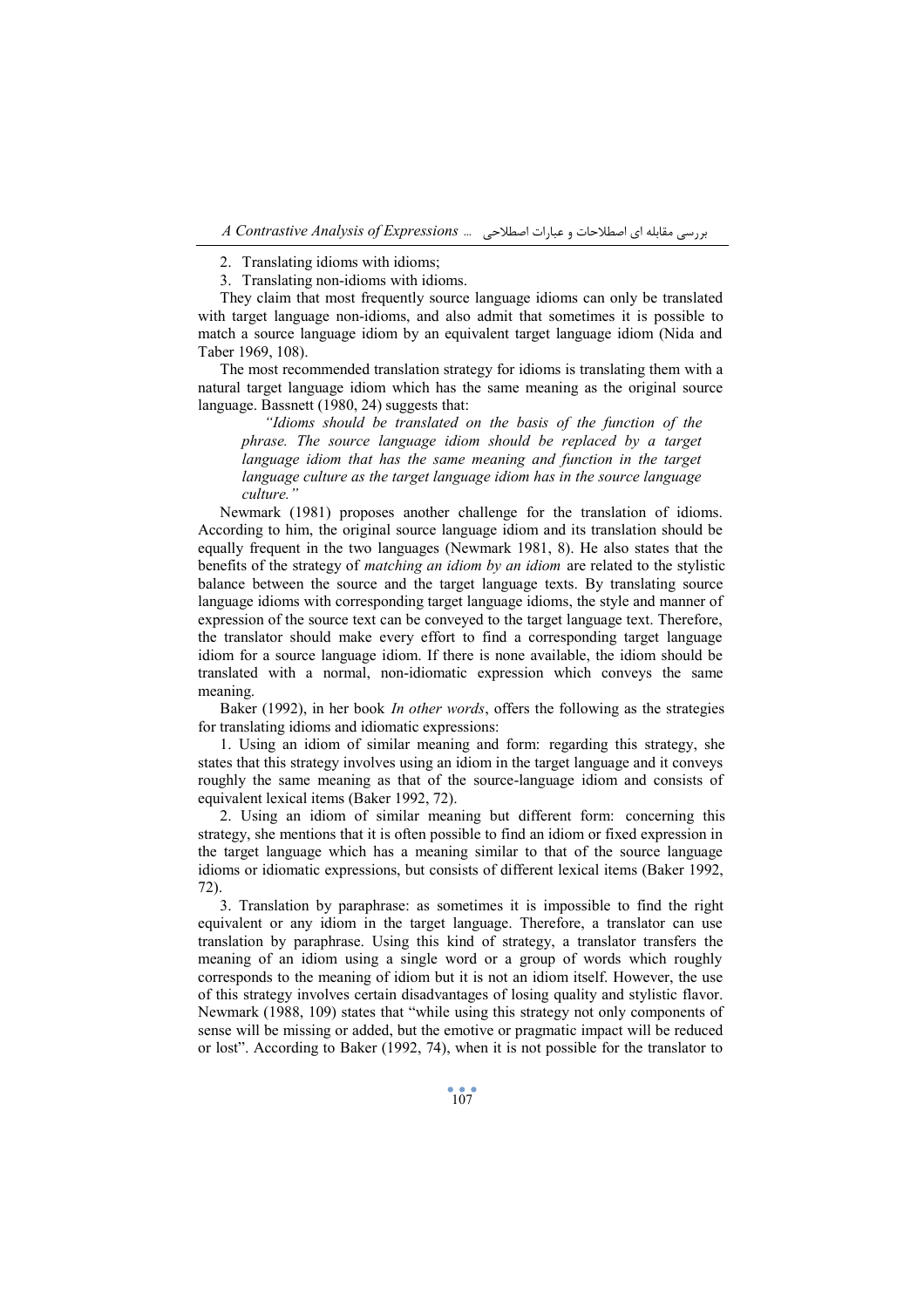find a match for source language idiom, or whenever using idiomatic language in the target text is not appropriate because of the different stylistic preferences of source and target languages, the translator uses the paraphrase.

4. Translation by omission: Baker (1992, 77) specifies that an idiom may sometimes be omitted altogether in the target text. This may be because it has no close match in the target language, its meaning cannot be easily paraphrased, or for stylistic reasons.

In this part, the researcher deals with some studies, which have been done previously on idioms and idiomatic expressions. The results of those studies are presented in the following:

 Mirza Suzani (2007) in his article entitled "*sports idioms and duality of meaning in translation"* concluded that if a translator understands the sport, the game and the way it is played, he/she will understand better the idiomatic expressions derived from these games and henceforth, can produce a more successful translation out of the texts.

Tasnim (2001) aimed at investigating the relationship between the knowledge of idioms and reading comprehension. At the end, she concluded that in teaching English, more emphasis should be given to idioms and they should be taken more into consideration in syllabus designing, testing and teaching.

Delfani (2009) investigated the idiomatic expressions in movie subtitles and the results of her studies indicated that the third and second strategies of Baker's (1992) model in translating idiomatic expressions were the most frequent strategies. The findings of Adili's study (2010) in translating Quranic idiomatic expressions demonstrated that translation by paraphrase was the most frequent strategy applied by both English and Persian translators. The results of Salehi's study (2000) revealed that paraphrase is the most frequent strategy implemented in translating slang words and expressions in subtitles of American movies.

The researchers have addressed idioms, but they have drawn their attention to different areas of translating idioms in the Holy Quran, movies, etc. However, the idioms and idiomatic expressions of the novels selected by the researcher are not studied previously. Some researches also have been done on mechanisms of idioms i.e. on how idioms should be learned and produced. However, it is noteworthy that idioms are one of the figures of speech, which are rich in the literary works. That is why it is appropriate to study idioms in English and Persian novels. As each year, many novels are translated from English into Persian, it is necessary to investigate the procedures used in translating idioms and idiomatic expressions to improve their translation in English and Persian novels.

#### **Method**

The purpose of the study was to find out the types of strategies used and also to find the mostly used strategy in translating idioms and idiomatic expressions in novels from English into Persian according to the four strategies proposed by Baker (1992). The present study is corpus-based.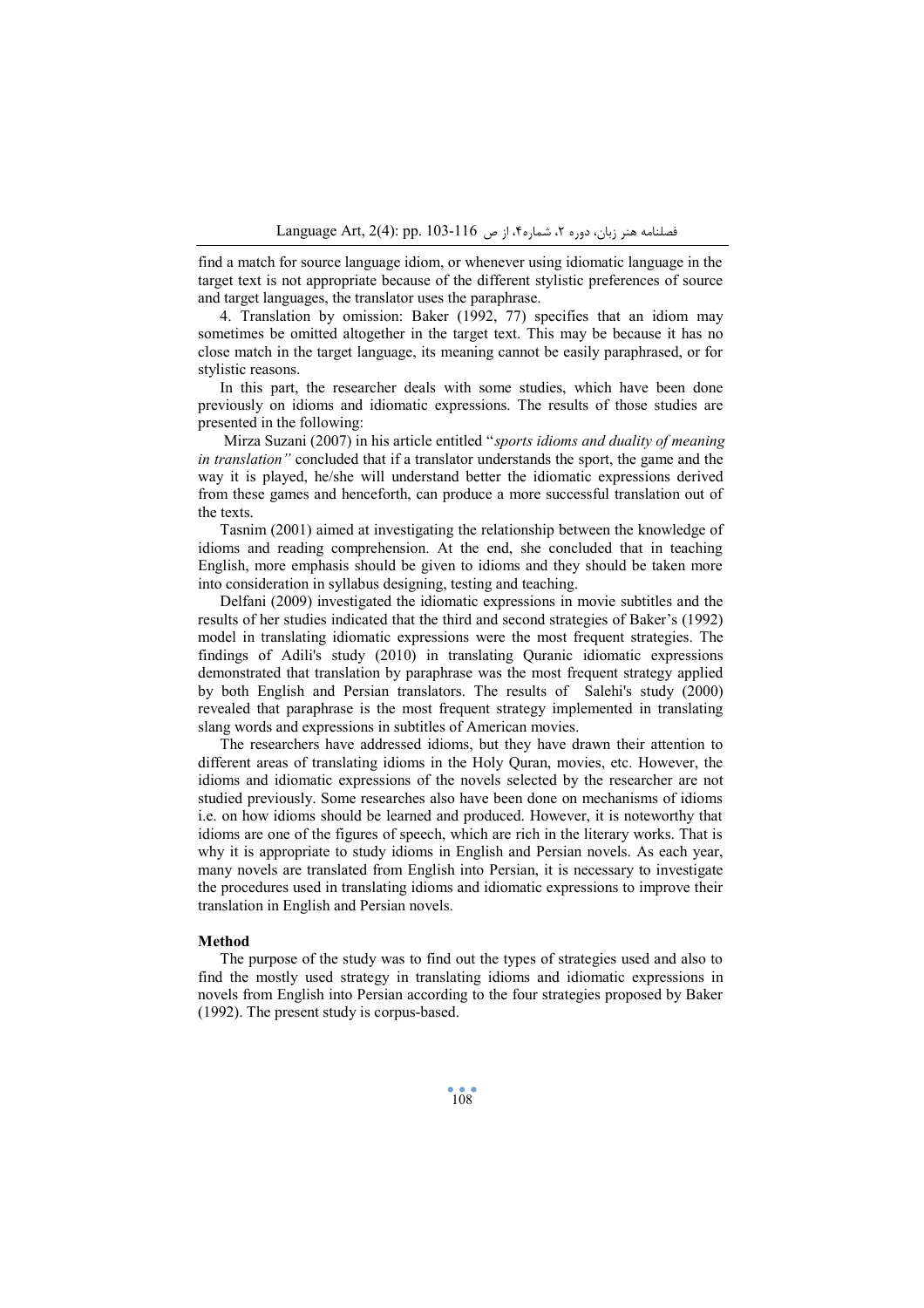بررسی مقابله اي اصطلاحات و عبارات اصطلاحی ... *Expressions of Analysis Contrastive A*

## **Materials**

The following novels were chosen as the corpora of the study. They are written and translated by three different writers and translators. To provide a corpus of equal standing, the researcher selected 30 idioms and idiomatic expressions from each novel.

English Novels:

1. Golding, W. (1954). *Lord of the Flies*. London: Faber & faber.

2. Hemingway, E. (1952). *The Old Man and the Sea*. U.K.: Penguin Books.

3. Orwell. G. (1945). *Animal Farm*. London: Longman Group.

#### Persian Versions:

1. Amirshahi, A. (2010). *qalˀeye heyvānāt*. Tehran: Amirkabir Publications.

2. Daryabandari, N. (1994). *piremard va daryā*. Tehran: Kharazmi Publications.

3. Didari, R. (1985). *sālāre magashā*. Tehran: Afrashteh Publications.

#### **Procedures**

The current research was done through several steps as follows: firstly, the researcher read each novel carefully to scrutinize and identify idioms and idiomatic expressions. Due to the fact that idioms and idiomatic expressions gain their meaning in a sentence, they were recorded in the sentences. Secondly, having finished reading the novels, a total number of 30 English idioms and idiomatic expressions were detected randomly from each novel. To make sure of the accuracy and correctness of the extracted idioms and idiomatic expressions, the researcher had to consult some dictionaries. In this regard*, Oxford Dictionary* and *Oxford Dictionary of Current Idiomatic English* paved the researcher's way. English idioms were checked carefully in the dictionaries for their form and meaning. In the third step, the Persian version of the novels was read to find the Persian equivalents of the English ones. In the fourth step, they were compared to their Persian counterparts to determine strategies of translation according to the classification proposed by Baker (1992). In the fifth step, an attempt was made to find out the strategies used, and at last, the mostly used strategy.

#### **Discussion and Results**

In the process of data analysis, firstly, idioms and idiomatic expressions of each novel were compared with their Persian translation and their strategy was determined. Secondly, the frequencies of the strategies used in translating them were calculated and finally the frequencies of the whole data were calculated. For the sake of simplicity and not repeating strategies, a code number is allocated to each strategy: one for the first strategy, two for the second strategy, three for the third strategy, and four for the fourth strategy.

Having listed English idioms and idiomatic expressions with their Persian counterparts, the researcher launched to analyze and classify the data based on the model offered by Baker (1992). The translation strategy of each idiom and idiomatic expression was identified.

The following tables and figures show the findings and statistical figures obtained for each novel.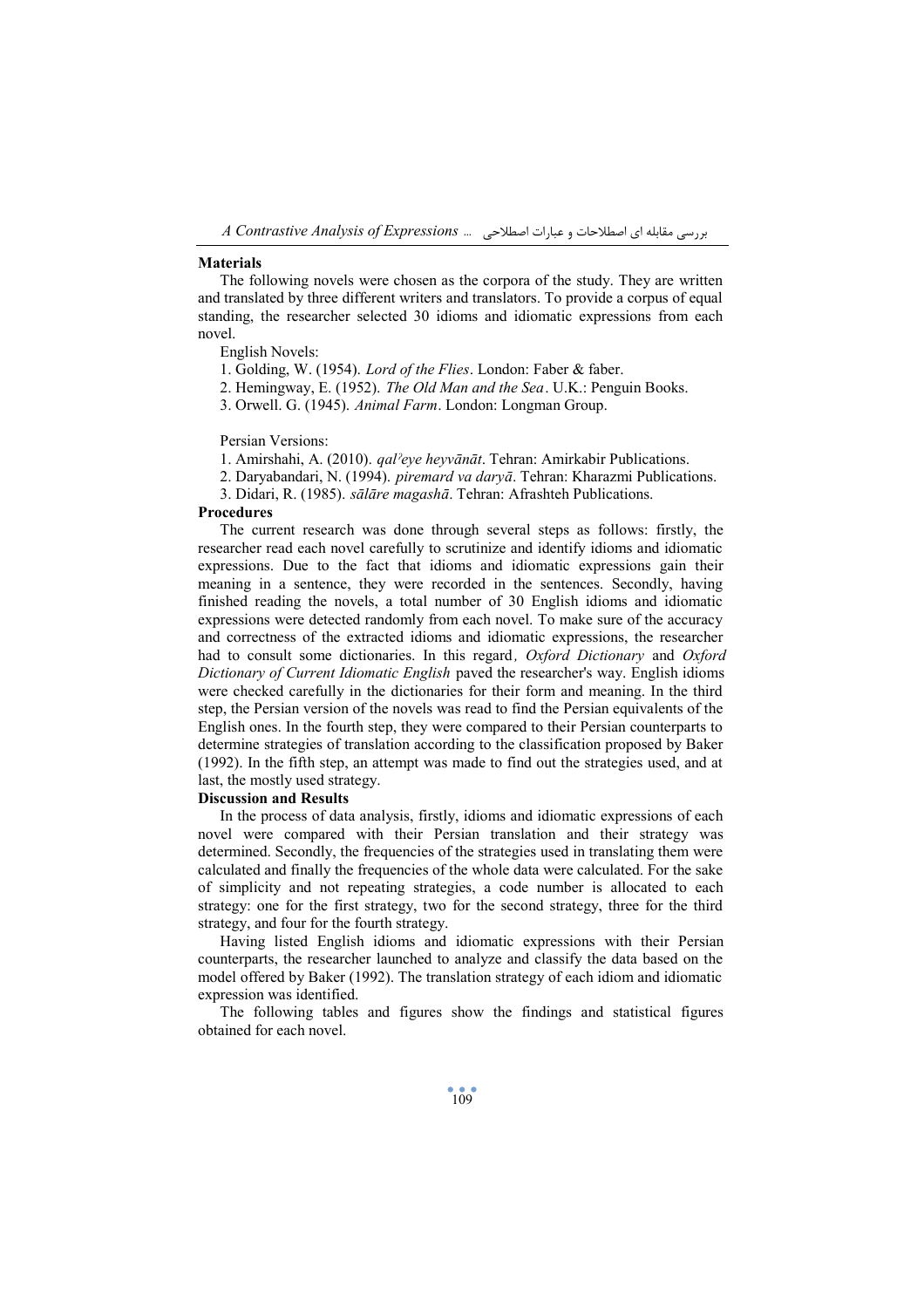| <b>Strategy Number</b> | Frequency | Percentage |  |
|------------------------|-----------|------------|--|
|                        |           |            |  |
|                        |           | 26.7       |  |
|                        |           |            |  |
|                        |           |            |  |

فصلنامه هنر زبان، دوره ۲، شماره۴، از ص 116-103 .Language Art, 2(4): pp. 103

Table 1 displays the frequencies and percentages of strategies in *Lord of the Flies*. The data analysis showed that in this novel, out of 30 idioms and idiomatic expressions, nine cases were translated by strategy number 1, eight cases were translated by strategy number 2, twelve cases were translated by strategy number 3, and only one case was translated by strategy number 4. According to the findings of the study, Didari (1985) has been successful in translating idioms and idiomatic expressions because 30% of idioms were translated by strategy number 1. It means that the translator has been good at using an idiom of similar meaning and form. 26.7% of idioms were translated by strategy number two. 40% of the idioms were translated by strategy number 3. The strategy number 3 was the most frequently used strategy in this novel. The translator has not translated 3.3% of the idioms. So, it is notable that the translator has presented a good translation.



Figure 1: Frequencies of the Used Strategies in *Lord of the Flies* 

Figure 1 represents the frequencies of strategies in *Lord of the Flies*. The data analysis demonstrated that most of the idioms in this novel were translated by strategy number 3. So, it is worth mentioning that the translator has been successful in translating idioms. As he has used strategy number 3 more than strategy number 1 and 2, it is due to the fact that when the translator was not able to provide the exact equivalents for the idioms, he has translated by paraphrase.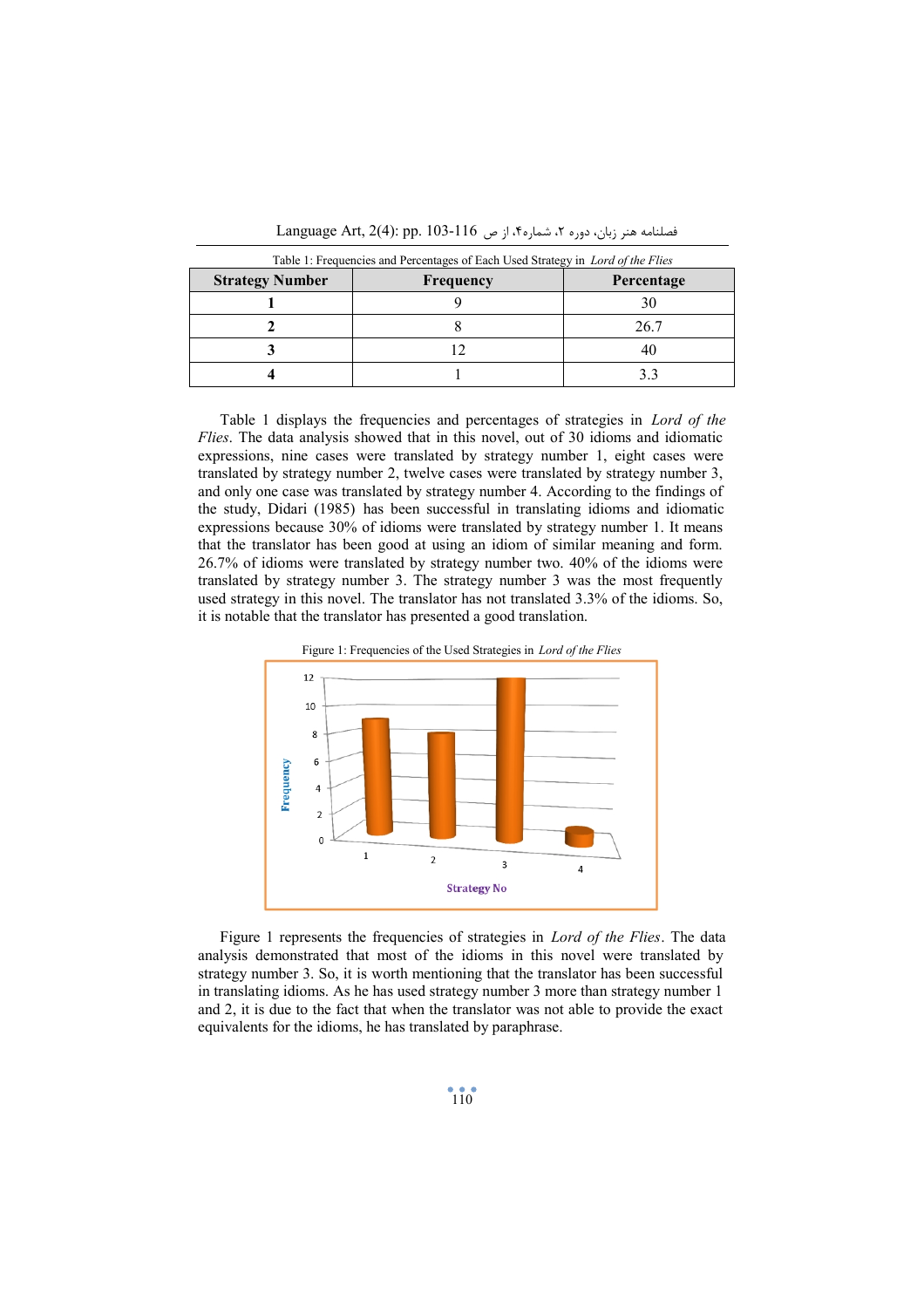| Table 2. Frequencies and Percentages of Each Used Strategy in Animal Farm |           |            |  |
|---------------------------------------------------------------------------|-----------|------------|--|
| <b>Strategy Number</b>                                                    | Frequency | Percentage |  |
|                                                                           |           |            |  |
|                                                                           |           |            |  |
|                                                                           |           |            |  |

**4** 0 0

بررسی مقابله اي اصطلاحات و عبارات اصطلاحی ... *Expressions of Analysis Contrastive A*

Table 2 displays the frequencies and percentages of strategies in *Animal Farm*. The data analysis indicated that in this novel, out of 30 idioms and idiomatic expressions, 4 cases were translated by strategy number 1. Sixteen cases were translated by strategy number 2. Ten cases were translated by strategy number three, and the strategy number four did not use. In this novel, 53.3% of idioms were translated by strategy number three. 33.3% of them were translated by strategy number two, 13.2% of them were translated by strategy number one. Therefore, it is noteworthy that Amirshahi has not used strategy number one which is the best strategy of translating idioms as much as possible, but he has translated by paraphrase.

Figure 2: Frequencies of Used Strategies in *Animal Farm* 



Figure 2 represents the frequencies of strategies in *Animal Farm*. The data analysis showed that most of the idioms in this novel were translated by strategy number 3. The second common strategy was strategy number 2, the third common strategy was strategy number 1. It can be inferred that Amirshahi has not been successful in translating idioms in contrast with Didari.

| <b>Strategy Number</b> | Frequency | Percentage |  |
|------------------------|-----------|------------|--|
|                        |           |            |  |
|                        |           |            |  |
|                        |           |            |  |
|                        |           |            |  |

| Table 3: Frequencies and Percentages of Each Used Strategy in <i>the Old Man and the Sea</i> . |  |  |
|------------------------------------------------------------------------------------------------|--|--|
|------------------------------------------------------------------------------------------------|--|--|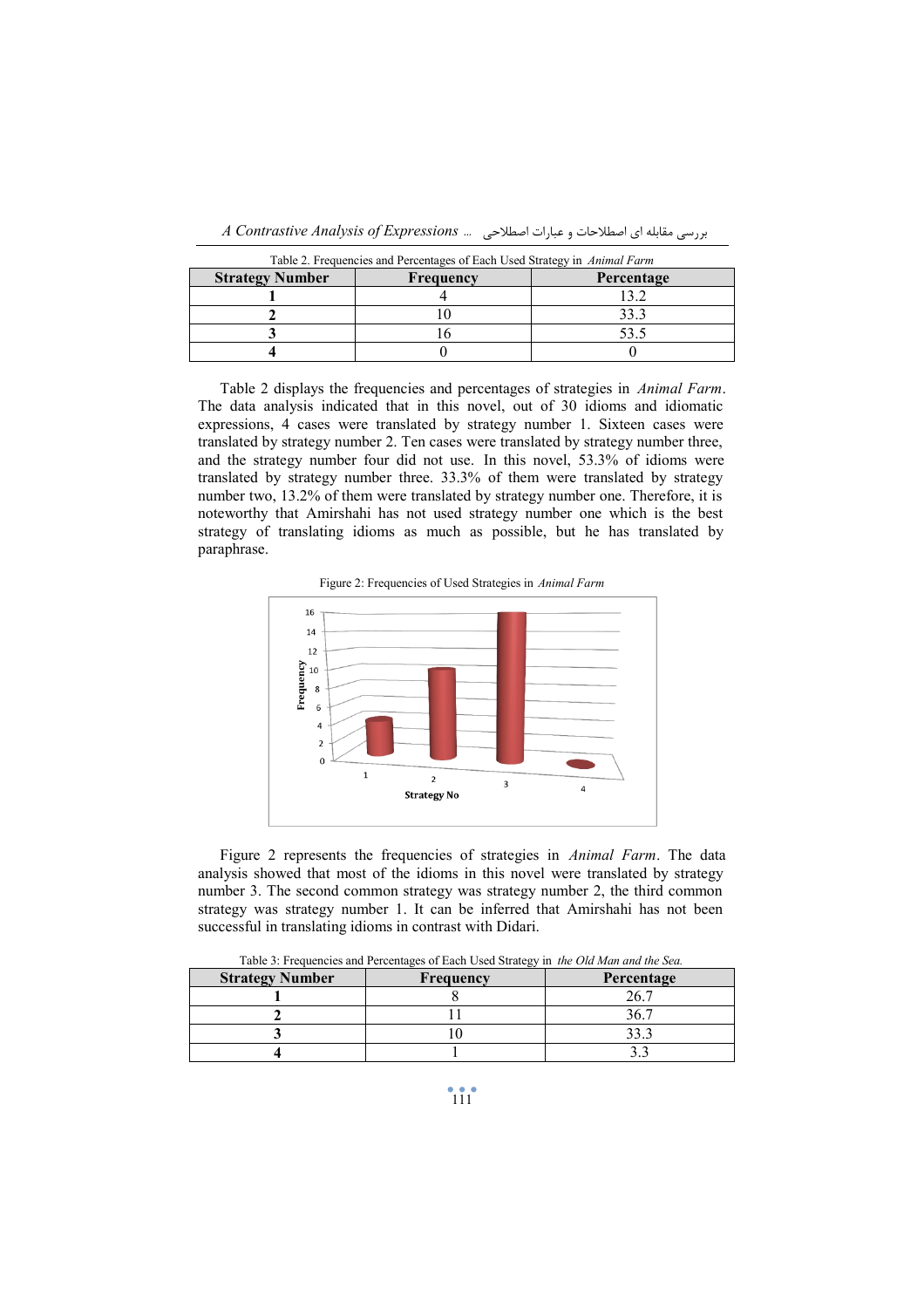Table 3 depicts the frequencies and percentages of strategies in *the Old Man and the Sea*. The data analysis showed that in this novel, out of 30 idioms and idiomatic expressions, 8 cases were translated by strategy number 1, eleven cases were translated by strategy number 2, ten cases were translated by strategy number 3, and only one case was translated by strategy number four. 36.7% of idioms were translated by strategy number two, 33.3% of them were translated by strategy number three, 26.7% of them were translated by strategy number One and 3.3% of them were translated by strategy number four. Therefore, it is notable that Daryabandari has been more successful than Didari.





Figure 3 represents the frequencies of strategies in *the Old Man and the Sea*. The data analysis showed that most of the idioms in this novel were translated by strategy number 3, the second common strategy was strategy number 2, the third common strategy was strategy number 1 and only one idiom was translated by strategy number 4.

Having tallied the frequencies of the above-mentioned strategies of translating idioms and idiomatic expressions in the novels, the researcher found out the following frequencies for each strategy for the total number of 90 idioms and idiomatic expressions. The results of the study are summarized in table 4 and they indicated that the most common strategy in translating idioms and idiomatic expressions was translation by paraphrase.

|   | <b>Strategy</b>                            | Frequency | Percentage |
|---|--------------------------------------------|-----------|------------|
|   | Using an Idiom of Similar Meaning and Form |           | 23.3       |
| 2 | Using an Idiom of Similar Meaning but      | 29        | 32.2       |
|   | Dissimilar Form                            |           |            |
|   | <b>Translation by Paraphrase</b>           | 38        | 42.3       |
| 4 | <b>Translation by Omission</b>             |           |            |

Table 4: Total Frequencies and Percentages of Used Strategies in the Corpus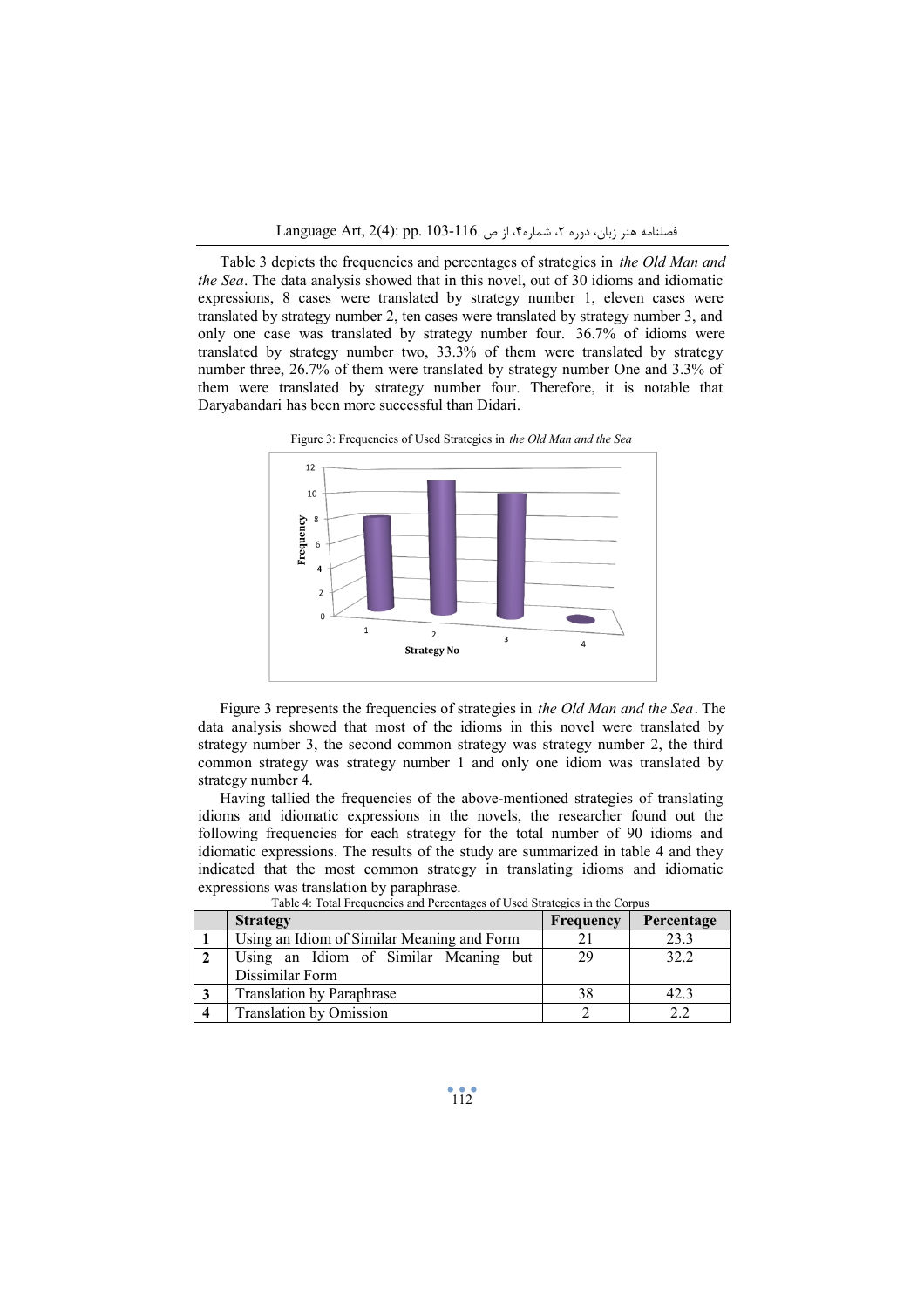بررسی مقابله اي اصطلاحات و عبارات اصطلاحی ... *Expressions of Analysis Contrastive A*

As Table 4 indicates 23.3% of the idioms and idiomatic expressions were translated by using an idiom of similar meaning and form. 32.2% of them were translated by using an idiom of similar meaning, but dissimilar form. 42.3% of them were translated by translation by paraphrase. And 2.2% of them were translated by translation by omission.



Figure 4. Briefing Chart of All Used Strategies and Their Frequencies in the Corpus

Figure 4 depicts that most of the data were translated by strategy number 3, the second common strategy was strategy number 2, the third common strategy was strategy number 1, and the fourth common strategy was strategy number 4. The frequencies of each strategy for each novel are indicated in table 5.

| Tuble 5. The Frequencies of Each Osca Budies, for Each Forter.<br><b>Novel</b> | <b>Strategy 1</b> | <b>Strategy 2</b> | <b>Strategy 3</b> | <b>Strategy 4</b> |
|--------------------------------------------------------------------------------|-------------------|-------------------|-------------------|-------------------|
| Lord of the Flies                                                              |                   |                   |                   |                   |
| Animal Farm                                                                    |                   |                   |                   |                   |
| The Old Man and the Sea                                                        |                   |                   |                   |                   |
| <b>Total number</b>                                                            |                   |                   | 38                |                   |

Table 5: The Frequencies of Each Used Strategy for Each Novel.

As the above figures and tables indicated, the mostly used strategy was translation by paraphrase. In paraphrase, a translator transfers the meaning of idioms using a single word or a group of words which roughly corresponds to the meaning of idiom but it is not an idiom itself. Using this strategy involves certain disadvantages of losing quality and stylistic feature. The second mostly used strategy was translation by using an idiom of similar meaning but dissimilar form. And omission was the least strategy used because when translators cannot translate an idiom in any way, omit it. As novels are not sensitive texts, the translators can omit idioms because they are mostly for amusement.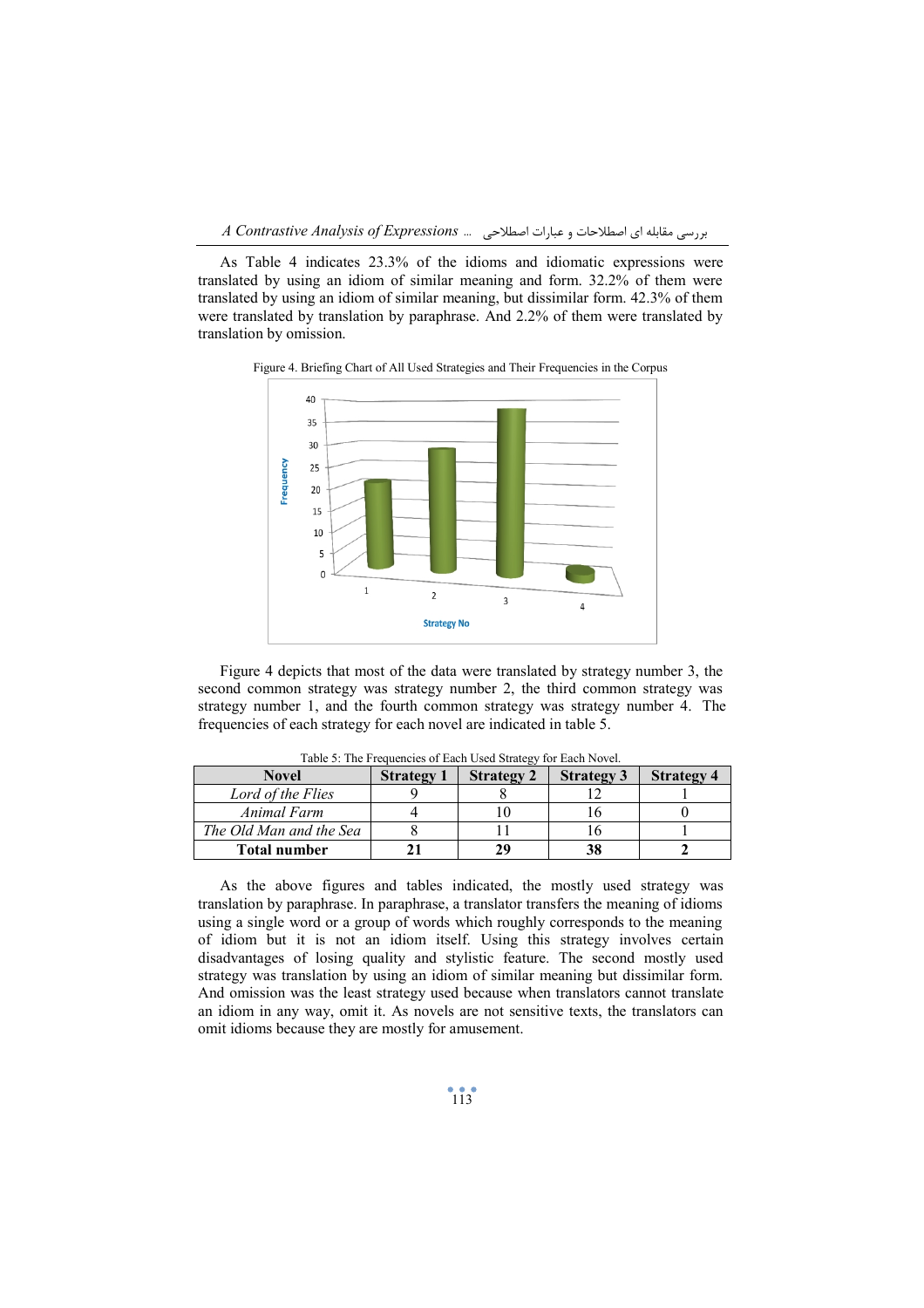The results of the present study revealed that the mostly used strategy in translating idioms and idiomatic expressions was translation by paraphrase and Baker's (1992) model was applicable in novels and Daryabandari has been the most successful of the three translators in translating idioms.

# **Conclusions and Implication**

In this research, the focus has been on the translation of idioms and idiomatic expressions from English into Persian. To provide an answer to the research questions, three novels were selected and analyzed. Having determined idioms and idiomatic expressions in terms of Baker's (1992) model, the frequencies of the strategies were calculated. It was found out that four strategies were used in translating idioms and idiomatic expressions which are as follows:

- 1. Using an idiom of similar meaning and form;
- 2. Using an idiom of similar meaning but dissimilar form;
- 3. Translation by paraphrase;
- 4. Translation by omission.

The data analysis demonstrated that the translation by paraphrase was the mostly used strategy in the corpus of this study and it equals to 42.2% of the whole strategy in the research. Translation by paraphrase adopts when a translator has no choice, but has to explain the concept of the source idiom in the target language. It can be concluded that the results of the study indicated that most of data were translated by paraphrase and Baker's (1992) model can be conceived as a translation strategy for translating idioms and idiomatic expressions in novels because they were used by the translators, though not equally.

It should be considered that in choosing a strategy in translating idioms and idiomatic expressions, significance of the specific lexical items, appropriateness or inappropriateness of using idiomatic language in a given register in the target language, acceptability or nonacceptability of using idiomatic language in a given register in the target language is contingent upon the context in which a given idiom is translated. Also the style and rhetorical effect should be taken into consideration in the course of translating and translators also should have a full command of Persian idiomatic expressions because the English language is full of cliché and idiomatic expressions, but Persian language do not enjoy as much as English and they should equip themselves with idiomatic language.

## **Reference**

- Adili, S. (2010). *Strategies Applied in Translating Quranic Idiomatic Expressions*. M.A. Thesis in English Translation, Islamic Azad University, Central Tehran Branch, Iran.
- Alexander, R. (1978). Fixed Expressions in English: A Linguistic, Psycholinguistic, Sociolinguistic and Didactics Study. *Anglistik and Englischunterricht* 6, 171- 188.
- Amirshahi, A. (2010). *qalˀeye heyvānāt*. Tehran: Amirkabir publications.
- Baker, M. (1992*). In Other Words: A Course Book on Translation*. London: Routledge.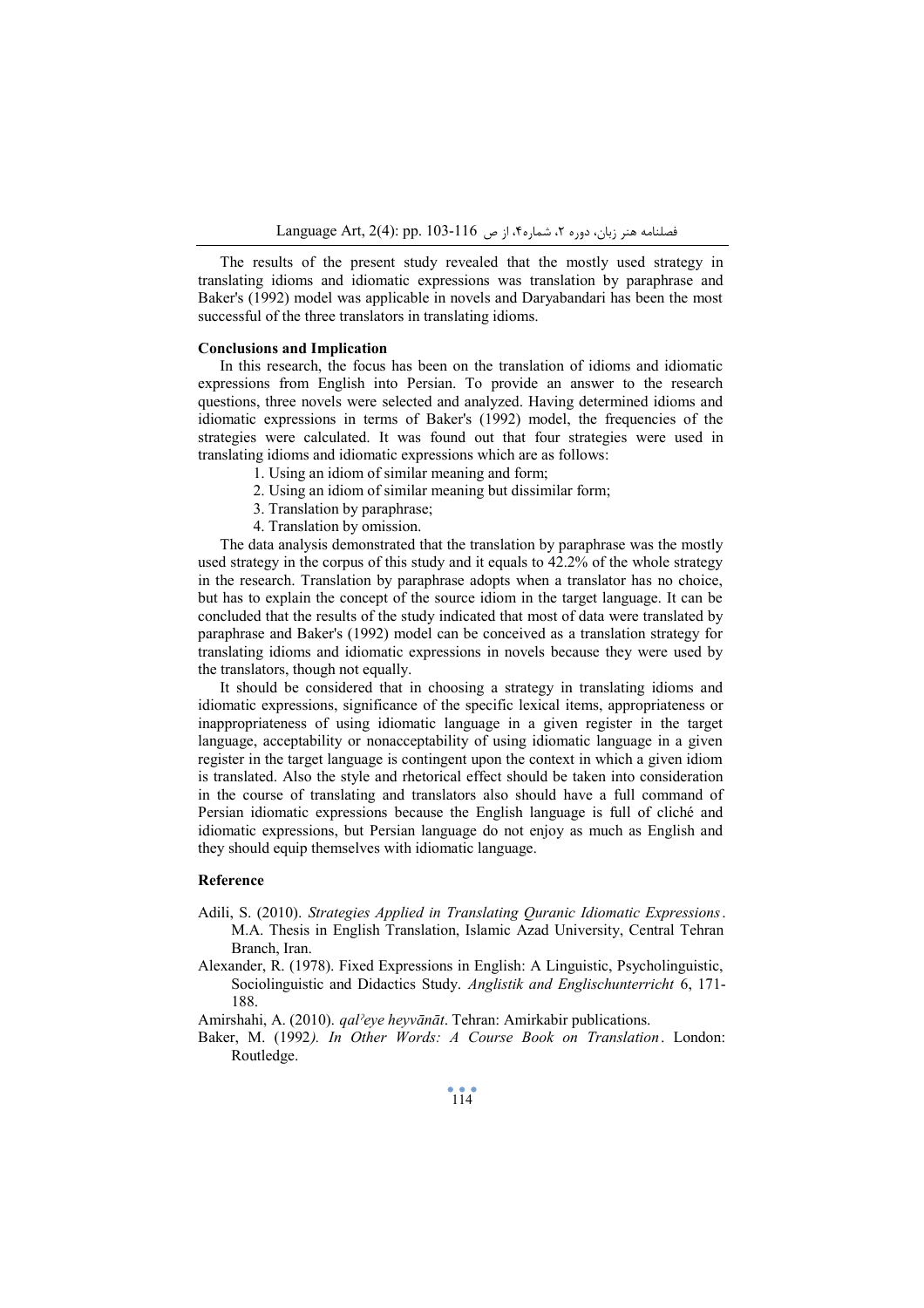بررسی مقابله اي اصطلاحات و عبارات اصطلاحی ... *Expressions of Analysis Contrastive A*

Bassnett, S. (2005). *Translation Studies*. London and New York: Routledge.

- Bolinger, D. (1981). *Aspects of Language*. 3rd Ed. New York: Harcourt College Pubs.
- Cacciari, C. (1993). The Place of Idioms in a Literal and Metaphorical World. *Idioms: Processing, Structure and Interpretation*. C. Cacciari and P. Tabossi (eds.), 27-52. Hillsdale, New Jersey: Lawrence Erlbaum.
- Daryabandari, N. (1994). *Piremard va daryā*. Tehran: Kharazmi publications.
- Delfani, J. (2009). *Strategies in Translating Idiomatic Expressions from English into Persian in Movie Subtitles*. M.A.Thesis in English Translation, Islamic Azad University, Tehran Central Branch, Iran.
- Didari, R. (1985). *Sālāre magashā*. Tehran: Afrashteh publications.
- Fernando, C. (1996). *Idioms and Idiomaticity*. Oxford: Oxford University Press.
- Ghaffari, S. (2001). *A dictionary of idioms*. Tehran: Peykan publications.
- Golding, W. (1954). *Lord of the Flies*. London: Faber & faber.
- Hemingway, E. (1952). *The Old Man and the Sea*. U.K.: Penguin Books.
- Larson, M. (1984). *Meaning-based Translation: A Guide to Cross-language Equivalence.* Lanham, New York & London: University Press of America.
- Mirza Suzani, S. (2007). Sports Idiom and Duality of Meaning in Translation. *Translation Studies*. 7(25). pp. 49-64.
- Newmark, P. (1981). *Approaches to Translation*. Oxford: Pergamon Press.
- Newmark, P. (1988). *A Textbook of Translation*. London: Prentice Hall International (UK) Ltd.
- Nida, E. (1964). *Toward a Science of Translating*. Leiden: Brill, the Netherlands.
- Nida, E. A., & Taber, C. R. (1969). *The Theory and Practice of Translation*. In
- Bassnett, S. (1980). *Translation Studies*. London and New York: Methuen.
- Orwell. G. (1945). *Animal Farm*. London: Longman Group.
- Salehi, M. (2000). *Strategies Applied in Translating Slang Words and Expressions in Farsi Subtitles of American Movies*. M.A.Thesis in English Translation, Islamic Azad University, Tehran Central Branch.
- Tasnim, M. (2001). *The Relationship between the Knowledge of Idioms and Reading Comprehension*. M.A.Thesis in English Translation, Islamic Azad University, Tehran Central Branch.

Toury, G. (1995). *Descriptive Translation Studies-and Beyond*. John Benjamins: Amsterdam.

Weinreich, U. (1969). Problems in the Analysis of Idioms. *Substance and Structure of Language*. Berkeley and Los Angeles: University of California Press, 23-81.

### **HOW TO CITE THIS ARTICLE**

Ahmadi, M. (2017). A Contrastive Analysis of Idioms and Idiomatic Expressions in Three English and Persian Novels for Translation Purposes. *Language Art*, 2(4): pp. 103-116, Shiraz, Iran.

**DOI:** 10.22046/LA.2017.22



**URL:** http://www.languageart.ir/index.php/LA/article/view/46